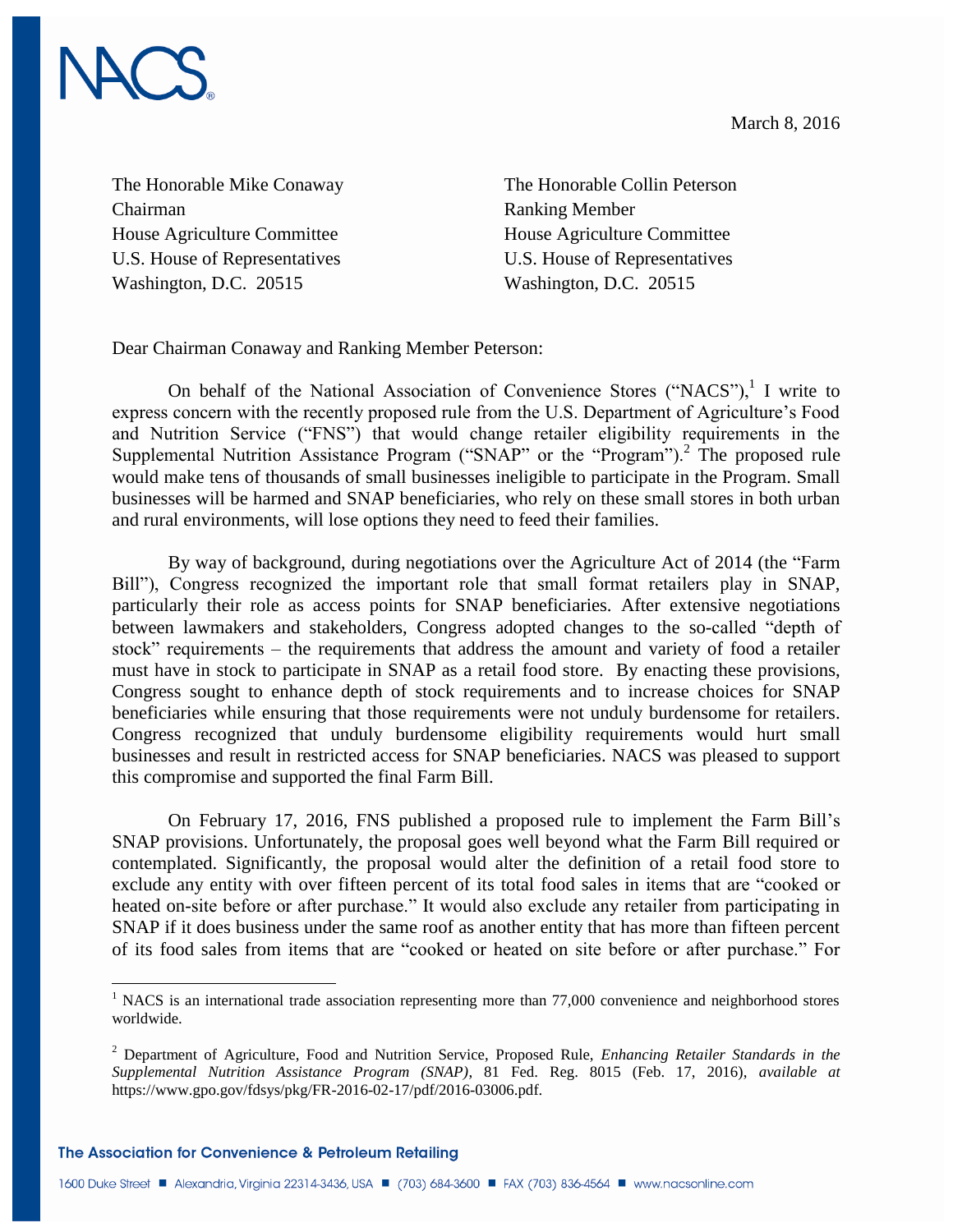example, if a store has a separate restaurant (like a Subway franchise) in the same building, it would be disqualified based on the sales at the Subway. That is true even though the businesses are completely separate, and SNAP benefits cannot be redeemed at the Subway. It apparently would not even matter if the store is in compliance with depth of stock requirements. This provision specifically targets small format retailers and will lead to thousands of stores being pushed out of the Program, which will create serious access concerns for SNAP beneficiaries who often rely on neighborhood retailers when purchasing food.

In addition, the proposed rule implements the Farm Bill's depth of stock provisions that require retailers to offer at least seven different varieties of food items in each of the four staple food categories, including one perishable item in three of those categories. However, the proposal makes other changes to the depth of stock requirements that Congress had not envisioned. For example, it alters the definition of "staple foods" to eliminate countless multiingredient items – such as soups, stews, and frozen dinners – from being counted towards depth of stock requirements. It would also expand the definition of "accessory food," which will further limit the number of items that can be counted towards stocking requirements, effectively knocking out healthy items such as apple slices and cheese "to go" packs.<sup>3</sup>

The proposal would also require that retailers publicly display at least six units of each of the single-ingredient seven food varieties in all four categories, *a total of 168 items to qualify for the program*. Limiting the number of foods that count as staple foods and increasing stocking requirements is particularly harmful to small businesses, which characteristically face delivery constraints and store-size limitations that larger competitors do not.

It appears that FNS is trying to push small retailers out of the SNAP program altogether, for no sound public policy reason. Kevin Concannon, Undersecretary of Food, Nutrition and Consumer Services, recently testified before the House Appropriations Committee that there are more small stores participating in SNAP "than we really need."<sup>4</sup> Other statements made by Undersecretary Concannon during the hearing indicate that FNS is conflating the issues of health and fraud to ultimately exclude small businesses from the program. Losing these retailers will reduce access to food options for SNAP beneficiaries – in effect, harming the very people the program is designed to assist.

Notably, Undersecretary Concannon claimed tightening retailer eligibility requirements will address fraud in the program. Such an approach is worrisome. During consideration of the Farm Bill, the Committee on Agriculture rejected using depth of stock, store-size, or other sales requirements to address fraud. Instead, the Farm Bill included a provision directing the Department of Agriculture to write rules establishing technology standards that would prevent

 $\overline{a}$ 

 $3$  An apple and cheese "to go" pack would be excluded from the staple food category because it could be considered an "accessory food" and because it has "multiple ingredients."

<sup>4</sup> House Appropriations Subcommittee on Agriculture, Rural Development, Food and Drug Administration and Related Agencies, "Budget Hearing – Department of Agriculture, Food and Nutrition Service" (Feb. 24, 2016), http://appropriations.house.gov/calendar/eventsingle.aspx?EventID=394393.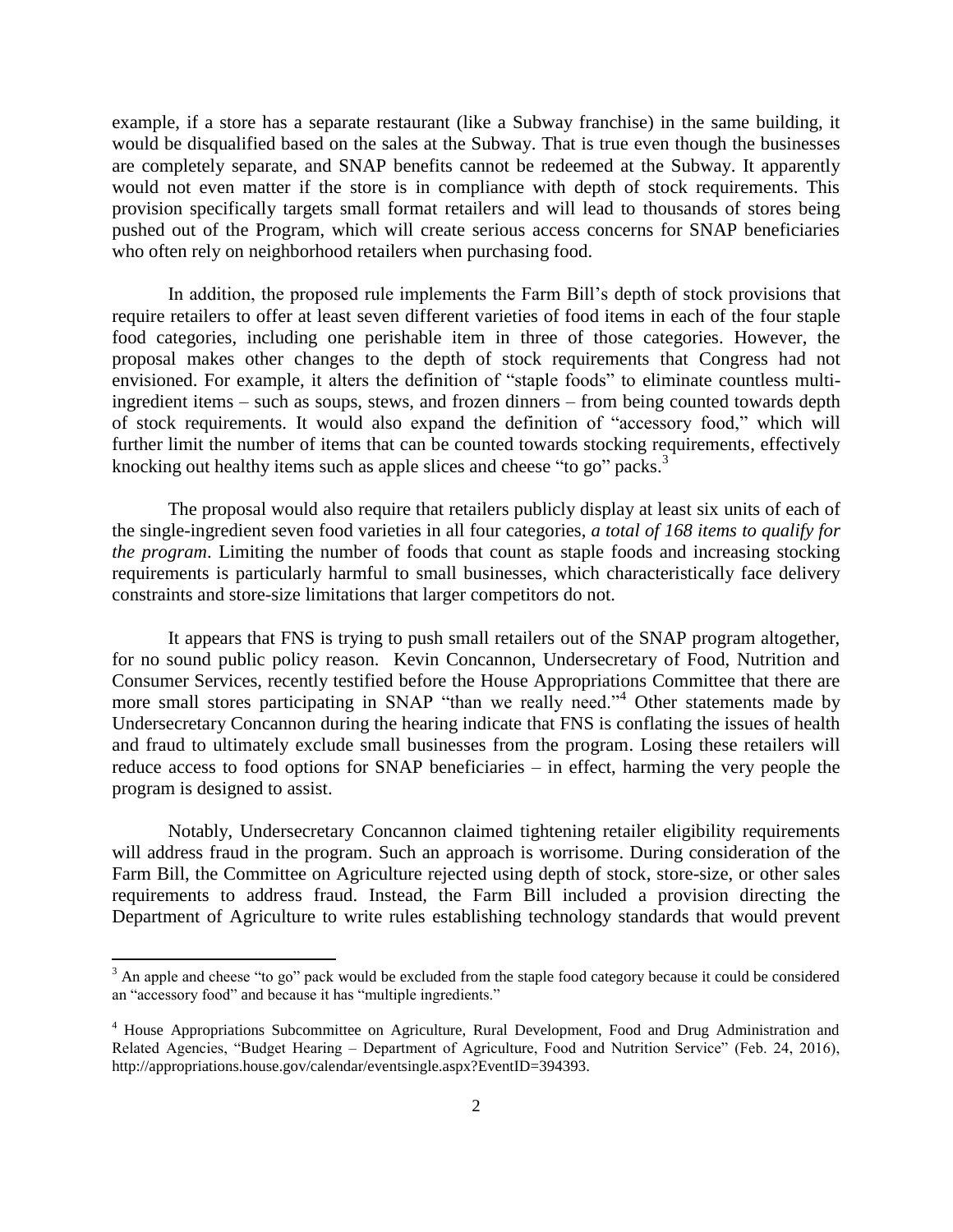fraud. NACS and its members stand ready to assist FNS in implementing this requirement; however, more than two years after the Farm Bill was signed into law, FNS has yet to issue a proposed rule addressing the new technology standards. It is inappropriate for FNS to use retailer eligibility requirements relating to depth of stock and other items in FNS' proposed rule to address fraud – Congress specifically rejected that approach in the Farm Bill. As long as a store complies with SNAP retailer eligibility requirements, including any subsequent technology requirements that may be imposed, it should be eligible to accept SNAP benefits, regardless of what else the store sells and in what quantities it sells those items.

Small format retailers, including thousands of NACS members, are essential and valuable participants in SNAP. These retailers provide consumers with convenient locations and extended hours, enabling recipients to purchase a wide variety of food and beverage items that Congress has determined may be purchased with SNAP benefits. Our locations are often the only establishments easily accessible by walking or public transportation, or the only food retail locations open for business after a late work shift ends or before one begins.

The FNS proposal unreasonably restricts the number and type of locations at which SNAP beneficiaries can redeem their benefits and obtain the nutrition for which those benefits were intended. If adopted, the proposal would essentially punish SNAP beneficiaries by requiring them to travel outside of their local neighborhoods where larger format retailers may not exist. We urge you to stop this proposal before it hurts small businesses and, more importantly, before it restricts access to food for citizens who already have the fewest options.

Sincerely,<br>*Lyle* Bracwky

Lyle Beckwith Senior Vice President, Government Relations

- cc: The Honorable Randy Neugebauer The Honorable Bob Goodlatte The Honorable Frank D. Lucas The Honorable Steve King The Honorable Mike Rogers The Honorable Glenn Thompson The Honorable Bob Gibbs The Honorable Austin Scott The Honorable Rick Crawford The Honorable Scott Desjarlais. The Honorable Chris Gibson The Honorable Vicky Hartzler The Honorable Dan Benishek
- The Honorable David Scott The Honorable Jim Costa The Honorable Timothy J. Walz The Honorable Marcia Fudge The Honorable Jim McGovern The Honorable Suzan DelBene The Honorable Filemon Vela The Honorable Michelle Lujan Grisham The Honorable Ann Kuster The Honorable Rick Nolan The Honorable Cheri Bustos The Honorable Sean Patrick Maloney The Honorable Ann Kirkpatrick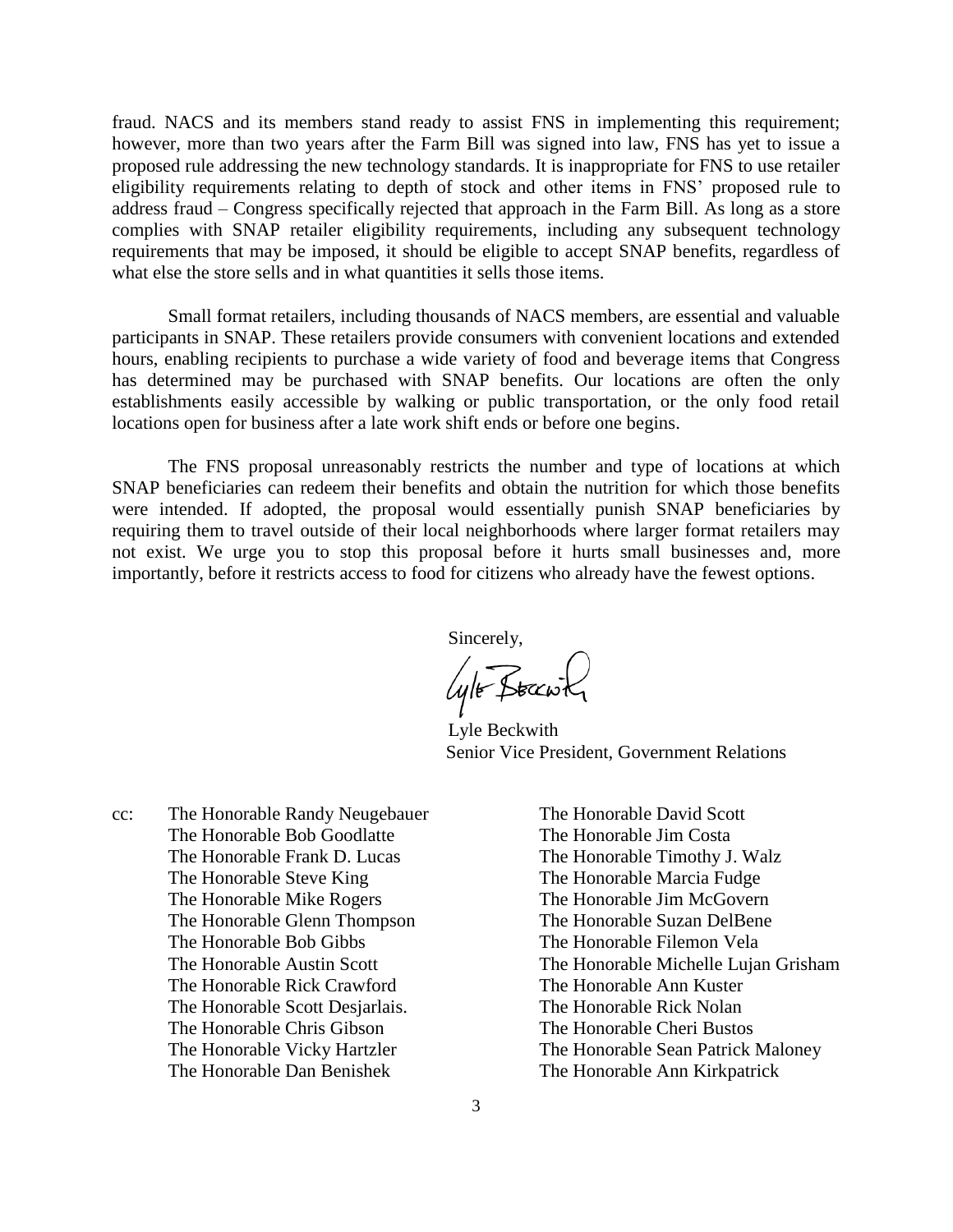The Honorable Jeff Denham The Honorable Doug LaMalfa The Honorable Ted Yoho The Honorable Jackie Walorski The Honorable Rick Allen The Honorable Mike Bost The Honorable David Rouzer The Honorable Ralph Abraham The Honorable John Moolenaar The Honorable Dan Newhouse The Honorable Trent Kelly

The Honorable Pete Aguilar The Honorable Stacey Plaskett The Honorable Alma Adams The Honorable Gwen Graham The Honorable Brad Ashford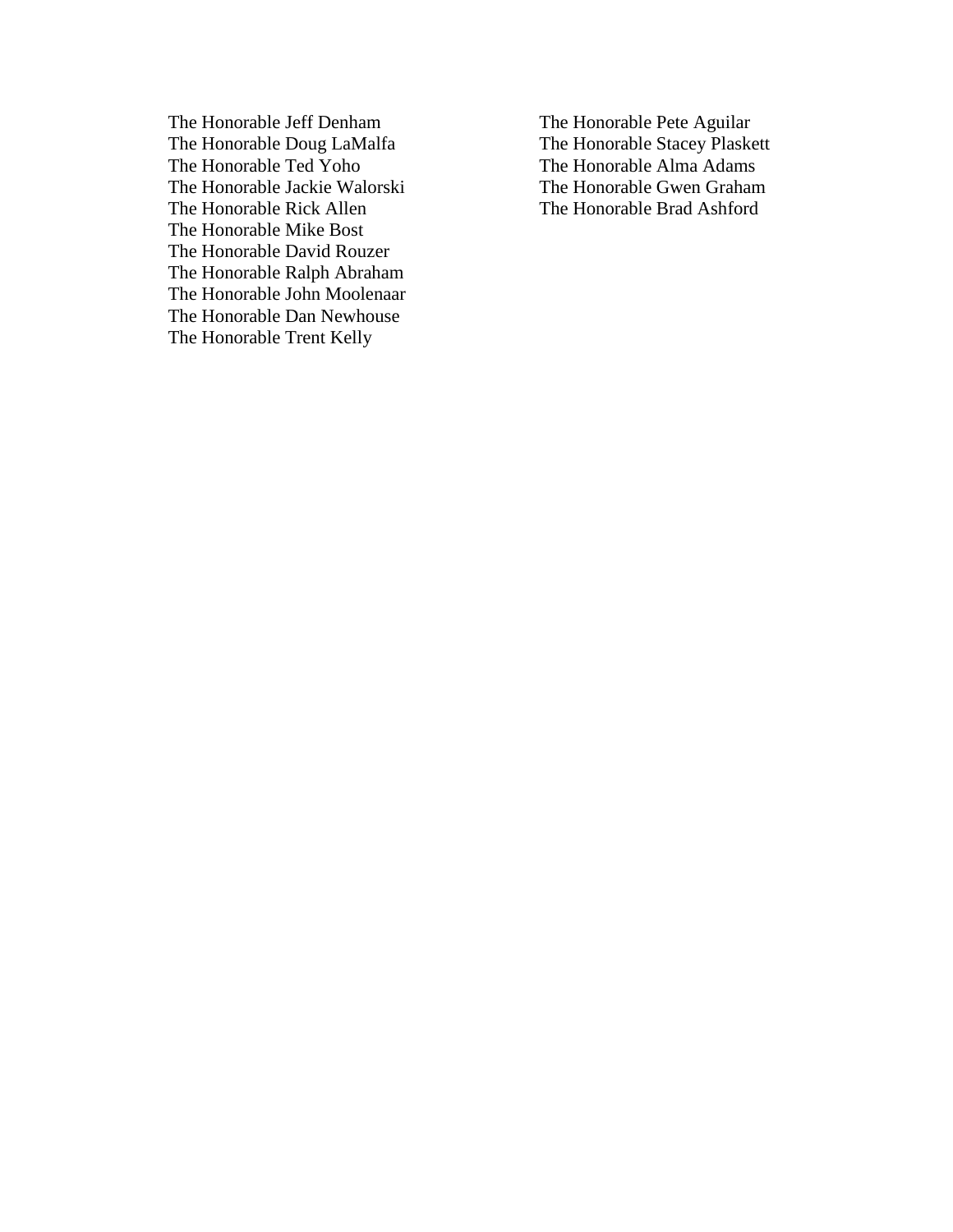March 8, 2016



The Honorable Robert Aderholt Chairman Subcommittee on Agriculture, Rural Development, Food and Drug Administration and Related Agencies Committee on Appropriations U.S. House of Representatives Washington, D.C. 20515

The Honorable Sam Farr Ranking Member Subcommittee on Agriculture, Rural Development, Food and Drug Administration and Related Agencies Committee on Appropriations U.S. House of Representatives Washington, D.C. 20515

Dear Chairman Aderholt and Ranking Member Farr:

On behalf of the National Association of Convenience Stores ("NACS"), $^1$  I write to express concern with the recently proposed rule from the U.S. Department of Agriculture's Food and Nutrition Service ("FNS") that would change retailer eligibility requirements in the Supplemental Nutrition Assistance Program ("SNAP" or the "Program").<sup>2</sup> The proposed rule would make tens of thousands of small businesses ineligible to participate in the Program. Small businesses will be harmed and SNAP beneficiaries, who rely on these small stores in both urban and rural environments, will lose options they need to feed their families.

By way of background, during negotiations over the Agriculture Act of 2014 (the "Farm Bill"), Congress recognized the important role that small format retailers play in SNAP, particularly their role as access points for SNAP beneficiaries. After extensive negotiations between lawmakers and stakeholders, Congress adopted changes to the so-called "depth of stock" requirements – the requirements that address the amount and variety of food a retailer must have in stock to participate in SNAP as a retail food store. By enacting these provisions, Congress sought to enhance depth of stock requirements and to increase choices for SNAP beneficiaries while ensuring that those requirements were not unduly burdensome for retailers. Congress recognized that unduly burdensome eligibility requirements would hurt small businesses and result in restricted access for SNAP beneficiaries. NACS was pleased to support this compromise and supported the final Farm Bill.

On February 17, 2016, FNS published a proposed rule to implement the Farm Bill's SNAP provisions. Unfortunately, the proposal goes well beyond what the Farm Bill required or contemplated. Significantly, the proposal would alter the definition of a retail food store to exclude any entity with over fifteen percent of its total food sales in items that are "cooked or heated on-site before or after purchase." It would also exclude any retailer from participating in

The Association for Convenience & Petroleum Retailing

 $\overline{\phantom{a}}$ 

<sup>&</sup>lt;sup>1</sup> NACS is an international trade association representing more than 77,000 convenience and neighborhood stores worldwide.

<sup>2</sup> Department of Agriculture, Food and Nutrition Service, Proposed Rule, *Enhancing Retailer Standards in the Supplemental Nutrition Assistance Program (SNAP)*, 81 Fed. Reg. 8015 (Feb. 17, 2016), *available at* https://www.gpo.gov/fdsys/pkg/FR-2016-02-17/pdf/2016-03006.pdf.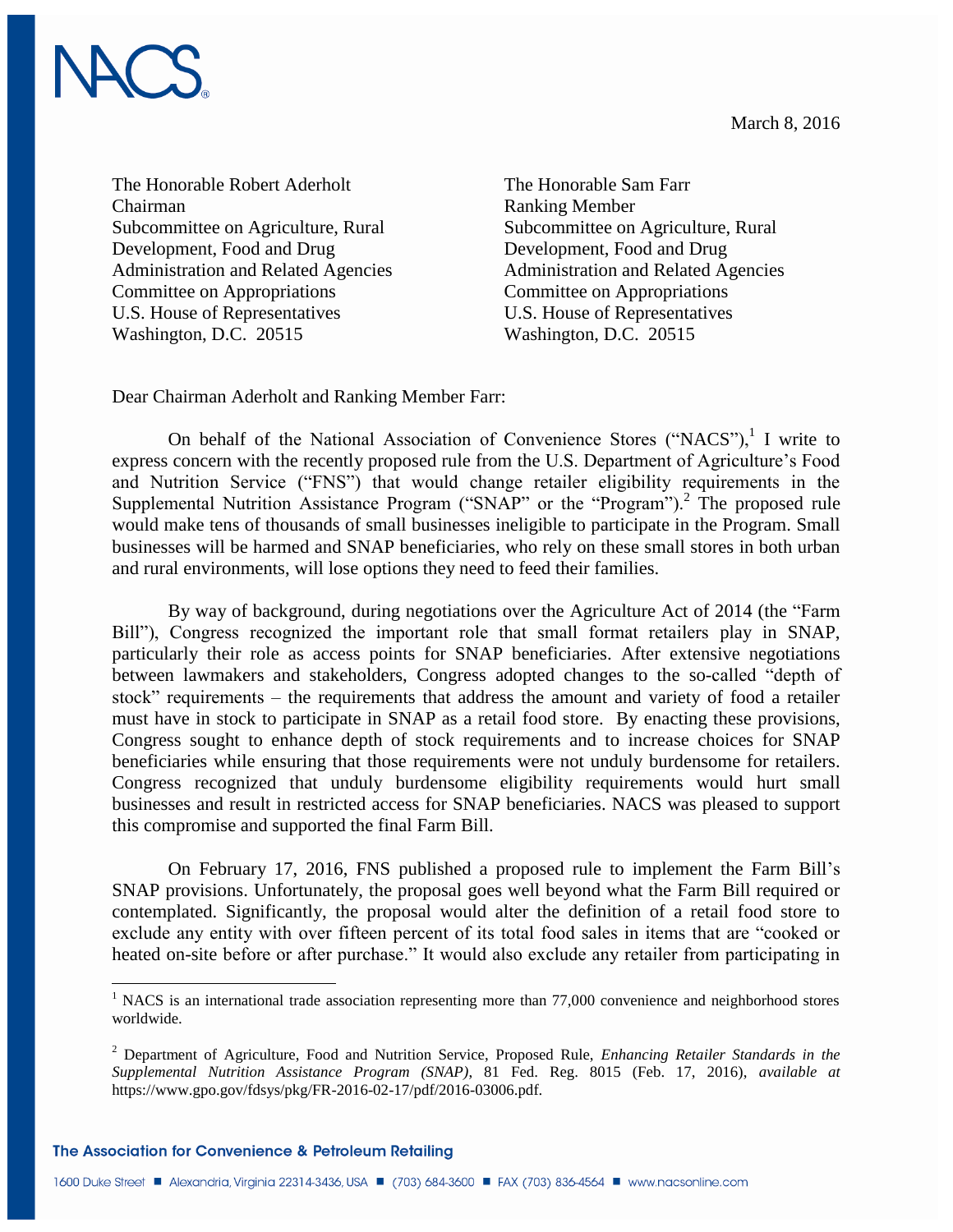SNAP if it does business under the same roof as another entity that has more than fifteen percent of its food sales from items that are "cooked or heated on site before or after purchase." For example, if a store has a separate restaurant (like a Subway franchise) in the same building, it would be disqualified based on the sales at the Subway. That is true even though the businesses are completely separate, and SNAP benefits cannot be redeemed at the Subway. It apparently would not even matter if the store is in compliance with depth of stock requirements. This provision specifically targets small format retailers and will lead to thousands of stores being pushed out of the Program, which will create serious access concerns for SNAP beneficiaries who often rely on neighborhood retailers when purchasing food.

In addition, the proposed rule implements the Farm Bill's depth of stock provisions that require retailers to offer at least seven different varieties of food items in each of the four staple food categories, including one perishable item in three of those categories. However, the proposal makes other changes to the depth of stock requirements that Congress had not envisioned. For example, it alters the definition of "staple foods" to eliminate countless multiingredient items – such as soups, stews, and frozen dinners – from being counted towards depth of stock requirements. It would also expand the definition of "accessory food," which will further limit the number of items that can be counted towards stocking requirements, effectively knocking out healthy items such as apple slices and cheese "to go" packs.<sup>3</sup>

The proposal would also require that retailers publicly display at least six units of each of the single-ingredient seven food varieties in all four categories, *a total of 168 items to qualify for the program*. Limiting the number of foods that count as staple foods and increasing stocking requirements is particularly harmful to small businesses, which characteristically face delivery constraints and store-size limitations that larger competitors do not.

It appears that FNS is trying to push small retailers out of the SNAP program altogether, for no sound public policy reason. Kevin Concannon, Undersecretary of Food, Nutrition and Consumer Services, recently testified before the House Appropriations Committee that there are more small stores participating in SNAP "than we really need."<sup>4</sup> Other statements made by Undersecretary Concannon during the hearing indicate that FNS is conflating the issues of health and fraud to ultimately exclude small businesses from the program. Losing these retailers will reduce access to food options for SNAP beneficiaries – in effect, harming the very people the program is designed to assist.

Notably, Undersecretary Concannon claimed tightening retailer eligibility requirements will address fraud in the program. Such an approach is worrisome. During consideration of the Farm Bill, the Committee on Agriculture rejected using depth of stock, store-size, or other sales

 $\overline{a}$ 

 $3$  An apple and cheese "to go" pack would be excluded from the staple food category because it could be considered an "accessory food" and because it has "multiple ingredients."

<sup>4</sup> House Appropriations Subcommittee on Agriculture, Rural Development, Food and Drug Administration and Related Agencies, "Budget Hearing – Department of Agriculture, Food and Nutrition Service" (Feb. 24, 2016), http://appropriations.house.gov/calendar/eventsingle.aspx?EventID=394393.